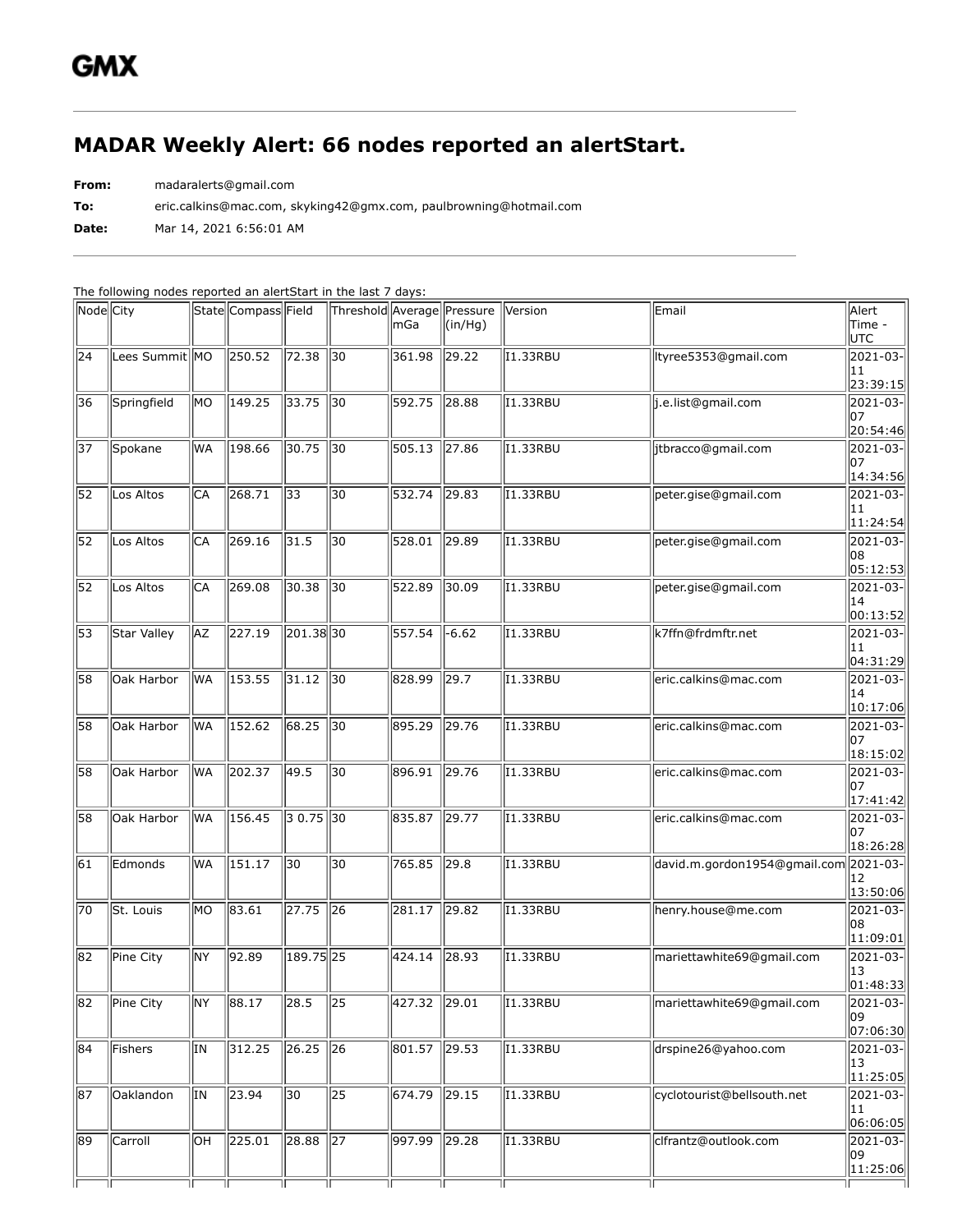| 89              | Carroll                     | ЮH        | $\ 225.12\ $        | $\ 28.88\ $     | $\parallel$ 27 | 997.99 29.28   |       | $\parallel$ I1.33RBU                                 | clfrantz@outlook.com      | 2021-03-<br>109       |
|-----------------|-----------------------------|-----------|---------------------|-----------------|----------------|----------------|-------|------------------------------------------------------|---------------------------|-----------------------|
|                 |                             |           |                     |                 |                |                |       |                                                      |                           | 11:25:15              |
| 90              | Marietta                    | <b>GA</b> | 209.43              | 190.5           | $\sqrt{30}$    | 799.74 29.28   |       | <b>I1.33RBU</b>                                      | carlecunningham@gmail.com | 2021-03-<br>12        |
| $\overline{91}$ | Sanford                     | FL        | 112.38              | 30              | 30             | 951.46         | 30.31 | <b>I1.33RBU</b>                                      | pam e01@yahoo.com         | 04:14:33<br>2021-03-  |
|                 |                             |           |                     |                 |                |                |       |                                                      |                           | 12<br> 00:56:53       |
| 91              | Sanford                     | FL        | 113.7               | 35.25           | 30             | 951.46         | 30.31 | <b>I1.33RBU</b>                                      | pame01@yahoo.com          | 2021-03-              |
|                 |                             |           |                     |                 |                |                |       |                                                      |                           | 12<br> 00:58:12       |
| $\overline{91}$ | Sanford                     | FL        | 112.7               | 36.75           | 30             | 951.46         | 30.31 | <b>I1.33RBU</b>                                      | pame01@yahoo.com          | 2021-03-              |
|                 |                             |           |                     |                 |                |                |       |                                                      |                           | 12<br>01:00:41        |
| 91              | Sanford                     | FL        | 110.38              | 30.75           | 30             | 951.46         | 30.31 | <b>I1.33RBU</b>                                      | pame01@yahoo.com          | 2021-03-              |
|                 |                             |           |                     |                 |                |                |       |                                                      |                           | 12<br>00:57:37        |
| $\overline{91}$ | Sanford                     | FL        | $\overline{112.19}$ | 39              | 30             | 951.46         | 30.31 | <b>I1.33RBU</b>                                      | pame01@yahoo.com          | 2021-03-              |
|                 |                             |           |                     |                 |                |                |       |                                                      |                           | 12<br>00:58:42        |
| 91              | Sanford                     | FL        | 112.91              | 30              | 30             | 951.46         | 30.31 | I1.33RBU                                             | pame01@yahoo.com          | 2021-03-              |
|                 |                             |           |                     |                 |                |                |       |                                                      |                           | 12                    |
| 91              | Sanfo rd                    | FL        | 113.76              | 39              | 30             | 951.46         | 30.31 | <b>I1.33RBU</b>                                      | pame01@yahoo.com          | 00:56:20<br>2021-03-  |
|                 |                             |           |                     |                 |                |                |       |                                                      |                           | 12                    |
| $\sqrt{91}$     | Sanford                     | FL        | 112.3               | $\overline{33}$ | 30             | 951.46         | 30.31 | <b>I1.33RBU</b>                                      | pame01@yahoo.com          | 00:58:05 <br>2021-03- |
|                 |                             |           |                     |                 |                |                |       |                                                      |                           | 12                    |
|                 |                             |           |                     |                 |                |                |       |                                                      |                           | 01:00:17              |
| 91              | Sanford                     | FL.       | 113.85              | 30              | 30             | 951.46         | 30.31 | I1.33RBU                                             | pame01@yahoo.com          | 2021-03-<br>12        |
|                 |                             |           |                     |                 |                |                |       |                                                      |                           | 00:57:31              |
| $\sqrt{91}$     | Sanford                     | lFL       | 113.44              | 33.75           | $\sqrt{30}$    | 951.46         | 30.31 | <b>I1.33RBU</b>                                      | pame01@yahoo.com          | 2021-03-<br>12        |
|                 |                             |           |                     |                 |                |                |       |                                                      |                           | 00:58:25              |
| 91              | Sanford                     | FL        | 113.46              | 39              | 30             | 951.46         | 30.31 | I1.33RBU                                             | pame01@yahoo.com          | 2021-03-              |
|                 |                             |           |                     |                 |                |                |       |                                                      |                           | 12<br> 00:56:13       |
| 91              | Sanford                     | FL        | 112.3               | 33              | 30             | 951.46         | 30.31 | I1.33RBU                                             | pame01@yahoo.com          | 2021-03-              |
|                 |                             |           |                     |                 |                |                |       |                                                      |                           | 12<br>00:57:55        |
| $\overline{91}$ | Sanford                     | FL        | 111.39              | 30              | 30             | 951.46         | 30.31 | <b>I1.33RBU</b>                                      | pame01@yahoo.com          | 2021-03-              |
|                 |                             |           |                     |                 |                |                |       |                                                      |                           | 12<br>01:00:00        |
| $\overline{91}$ | Sanford                     | FL        | 114.37              | $\overline{30}$ | 30             | $951.46$ 30.31 |       | 11.33RBU                                             | pame01@yahoo.com          | 2021-03-              |
|                 |                             |           |                     |                 |                |                |       |                                                      |                           | 12<br>00:57:17        |
| $\sqrt{91}$     | Sanford                     | IFL.      | 114.37              | $\overline{33}$ | 30             | 951.46         | 30.31 | <b>I1.33RBU</b>                                      | pame01@yahoo.com          | 2021-03-              |
|                 |                             |           |                     |                 |                |                |       |                                                      |                           | 12<br> 00:58:18       |
| $\overline{91}$ | Sanford                     | FL.       | 109.89              | 31.88           | 30             | 1004.39 30.32  |       | I1.33RBU                                             | pame01@yahoo.com          | 2021-03-              |
|                 |                             |           |                     |                 |                |                |       |                                                      |                           | 12                    |
| $\overline{91}$ | Sanford                     | FL.       | 112.73              | 30              | 30             | 951.46         | 30.31 | <b>I1.33RBU</b>                                      | pame01@yahoo.com          | 03:21:10<br>2021-03-  |
|                 |                             |           |                     |                 |                |                |       |                                                      |                           | 12                    |
|                 |                             |           |                     |                 |                |                |       |                                                      |                           | 00:55:51              |
| 91              | Sanford                     | FL.       | 114.88              | 41.25           | 30             | 951.46         | 30.31 | I1.33RBU                                             | pame01@yahoo.com          | 2021-03-<br>12        |
|                 |                             |           |                     |                 |                |                |       |                                                      |                           | 00:57:48              |
| 91              | Sanford                     | FL        | 112.37              | $\overline{33}$ | 30             | 951.46 30.31   |       | I1.33RBU                                             | pame01@yahoo.com          | 2021-03-<br>12        |
|                 |                             |           |                     |                 |                |                |       |                                                      |                           | 00:59:47              |
| $\sqrt{91}$     | Sanford                     | FL        | 110.7               | 31.5            | $\sqrt{30}$    | 977.74 30.29   |       | <b>I1.33RBU</b>                                      | pame01@yahoo.com          | 2021-03-<br>12        |
|                 |                             |           |                     |                 |                |                |       |                                                      |                           | 07:06:49              |
| 92              | Lawrenceville <sup>GA</sup> |           | 75.7                | 27.75           | $\sqrt{27}$    | 527.57 29.29   |       | <b>I1.33RBU</b>                                      | mausmus@mindspring.com    | $\overline{2021-03}$  |
|                 |                             |           |                     |                 |                |                |       |                                                      |                           | 107<br>18:24:21       |
| $\overline{97}$ | Payson                      | IL        | 70.85               | 23.25           | $\sqrt{23}$    | 596.02 29.65   |       | <b>I1.33RBU</b>                                      | houseteam@gmail.com       | 2021-03-              |
|                 |                             |           |                     |                 |                |                |       |                                                      |                           | 12<br>14:51:15        |
| 98              | Northbrook                  | IL        | 117.09              | 23              | 694.76         | 29.5           |       | [1.33RBU  brucesayre@comcast.net 2021-03-08 17:30:43 |                           |                       |
| $\parallel$ 101 | Austin                      | <b>TX</b> | $\ 161.4\ $         | 27.75 25        |                | $919.94$ 29.4  |       | $\vert$ I1.33RBU                                     | robertmaxpowell@gmail.com | 2021-03-              |